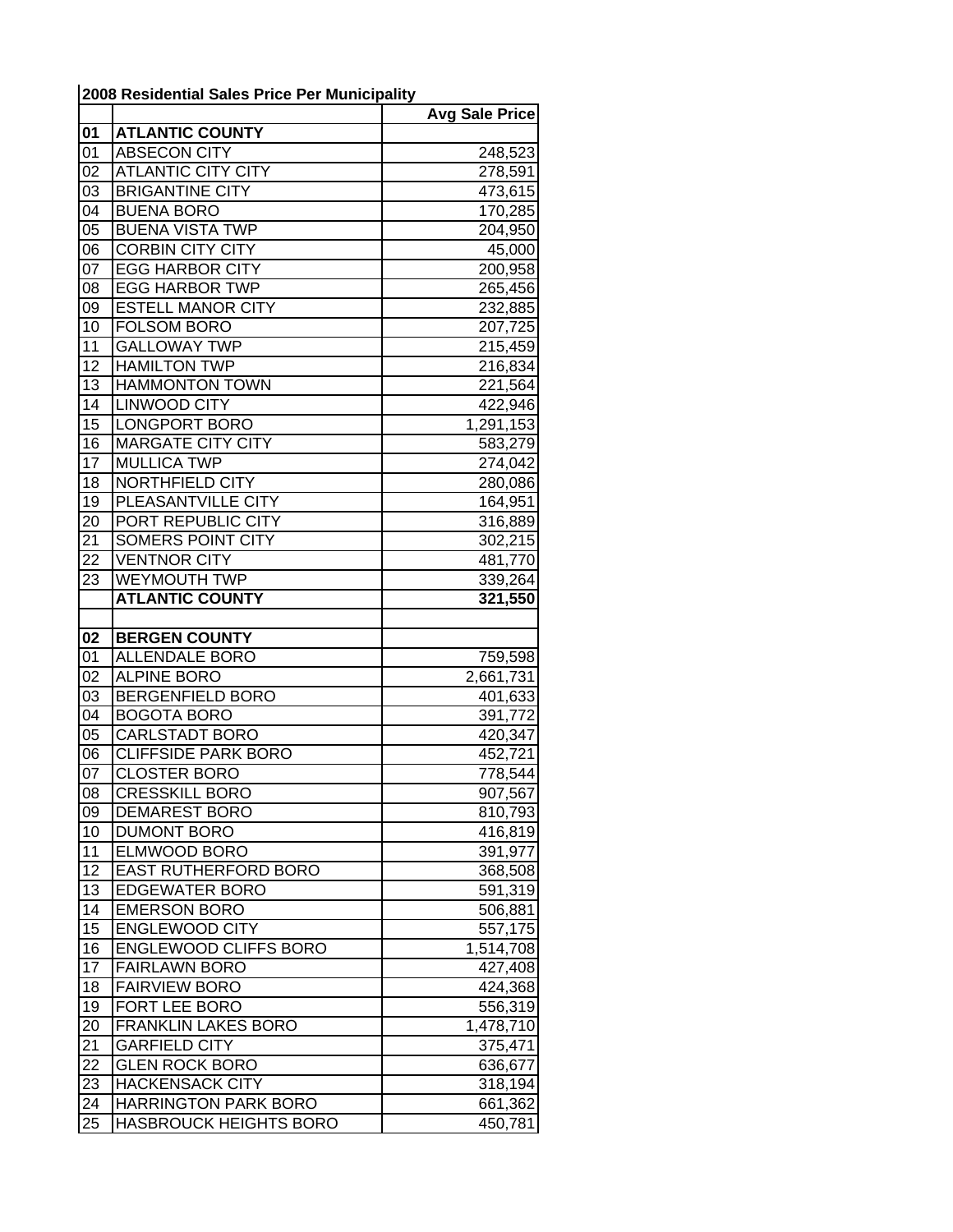| 26              | <b>HAWORTH BORO</b>                   | 694,767   |
|-----------------|---------------------------------------|-----------|
| 27              | <b>HILLSDALE BORO</b>                 | 550,794   |
| 28              | <b>HO-HO-KUS BORO</b>                 | 850,044   |
| 29              | <b>LEONIA BORO</b>                    | 549,948   |
| 30              | <b>LITTLE FERRY BORO</b>              | 350,971   |
| 31              | <b>LODI BORO</b>                      | 388,042   |
| 32              | <b>LYNDHURST TWP</b>                  | 390,389   |
| 33              | <b>MAHWAH TWP</b>                     | 567,064   |
| 34              | <b>MAYWOOD BORO</b>                   | 398,915   |
| 35              | <b>MIDLAND PARK BORO</b>              | 484,636   |
| 36              | <b>MONTVALE BORO</b>                  | 609,766   |
| 37              | <b>MOONACHIE BORO</b>                 | 403,222   |
| 38              | NEW MILFORD BORO                      | 451,145   |
| 39              | NORTH ARLINGTON BORO                  | 398,741   |
| 40              | NORTHVALE BORO                        | 473,855   |
| 41              | NORWOOD BORO                          | 682,681   |
| 42              | <b>OAKLAND BORO</b>                   | 563,573   |
| 43              | <b>OLD TAPPAN BORO</b>                | 915,471   |
| 44              | <b>ORADELL BORO</b>                   | 610,516   |
| 45              | <b>PALISADES PARK BORO</b>            | 548,227   |
| 46              | <b>PARAMUS BORO</b>                   | 611,053   |
| 47              | <b>PARK RIDGE BORO</b>                | 614,914   |
| 48              | <b>RAMSEY BORO</b>                    | 535,872   |
| 49              | <b>RIDGEFIELD BORO</b>                | 515,874   |
| 50              | RIDGEFIELD PARK VILLAGE               |           |
| $5\overline{1}$ | RIDGEWOOD VILLAGE                     | 348,400   |
| $\overline{52}$ | <b>RIVEREDGE BORO</b>                 | 784,268   |
| $5\overline{3}$ | <b>RIVERVALE TWP</b>                  | 506,491   |
| 54              | ROCHELLE PARK TWP                     | 660,174   |
| $\overline{55}$ | <b>ROCKLEIGH BORO</b>                 | 400,387   |
| 56              | <b>RUTHERFORD BORO</b>                | 460,000   |
| 57              |                                       | 465,107   |
| 58              | SADDLE BROOK TWP<br>SADDLE RIVER BORO | 414,507   |
|                 |                                       | 1,810,130 |
| 59              | SOUTH HACKENSACK TWP                  | 411,000   |
| 60              | <b>TEANECK TWP</b>                    | 480,688   |
| 61              | <b>TENAFLY BORO</b>                   | 919,028   |
| 62              | <b>TETERBORO BORO</b>                 | N/A       |
| 63              | UPPER SADDLE RIVER BORO               | 1,123,665 |
| 64              | <b>WALDWICK BORO</b>                  | 451,022   |
| 65              | <b>WALLINGTON BORO</b>                | 406,275   |
| 66              | <b>WASHINGTON TWP</b>                 | 566,978   |
| 67              | <b>WESTWOOD BORO</b>                  | 455,179   |
| 68              | <b>WOODCLIFF LAKE BORO</b>            | 854,243   |
| 69              | <b>WOOD-RIDGE BORO</b>                | 400,393   |
| 70              | <b>WYCKOFF TWP</b>                    | 773,457   |
|                 | <b>BERGEN COUNTY</b>                  | 558,206   |
|                 |                                       |           |
| 03              | <b>BURLINGTON COUNTY</b>              |           |
| 01              | <b>BASS RIVER TWP</b>                 | 323,167   |
| 02              | <b>BEVERLY CITY</b>                   | 158,557   |
| 03              | <b>BORDENTOWN CITY</b>                | 215,408   |
| 04              | <b>BORDENTOWN TWP</b>                 | 299,378   |
| 05              | <b>BURLINGTON CITY</b>                | 175,637   |
| 06              | <b>BURLINGTON TWP</b>                 | 290,908   |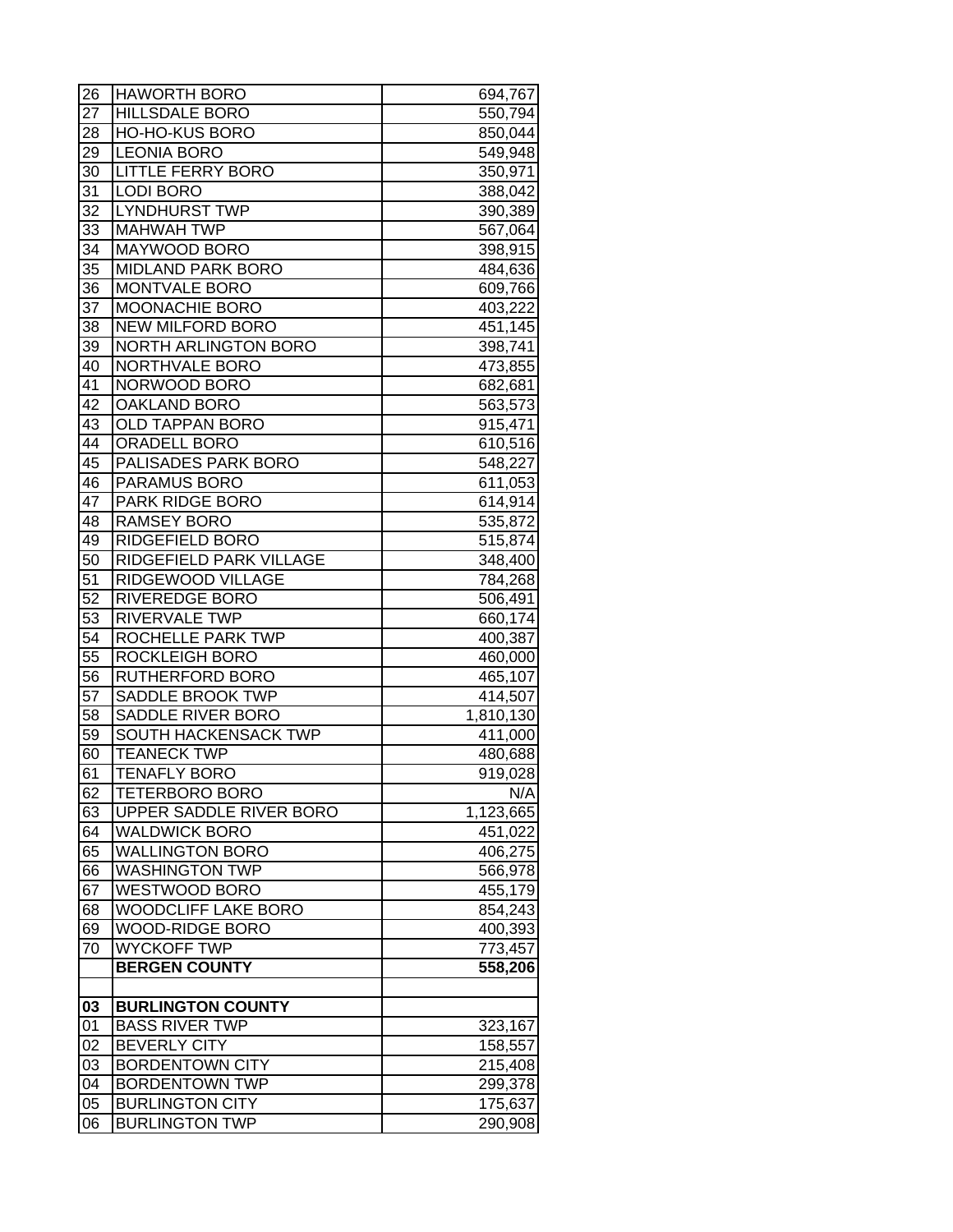| 07 | <b>CHESTERFIELD TWP</b>   | 462,856              |
|----|---------------------------|----------------------|
| 08 | <b>CINNAMINSON TWP</b>    | 324,372              |
| 09 | <b>DELANCO TWP</b>        | 241,981              |
| 10 | <b>DELRAN TWP</b>         | 270,805              |
| 11 | <b>EASTAMPTON TWP</b>     | 275,121              |
| 12 | IEDGEWATER PARK TWP       | 186,651              |
| 13 | <b>EVESHAM TWP</b>        | 265,014              |
| 14 | <b>FIELDSBORO BORO</b>    | 151,333              |
| 15 | <b>FLORENCE TWP</b>       | 216,992              |
| 16 | <b>HAINESPORT TWP</b>     | 357,317              |
| 17 | <b>LUMBERTON TWP</b>      | 319,592              |
| 18 | <b>MANSFIELD TWP</b>      | 327,961              |
| 19 | <b>MAPLE SHADE TWP</b>    | 182,952              |
| 20 | <b>MEDFORD TWP</b>        | 394,547              |
| 21 | <b>MEDFORD LAKES BORO</b> | 300,727              |
| 22 | <b>MOORESTOWN TWP</b>     | 454,830              |
| 23 | <b>MOUNT HOLLY TWP</b>    | 191,839              |
| 24 | <b>MOUNT LAUREL TWP</b>   | 262,739              |
| 25 | <b>NEW HANOVER TWP</b>    | 337,833              |
| 26 | <b>NORTH HANOVER TWP</b>  | 335,236              |
| 27 | <b>PALMYRA BORO</b>       | 190,938              |
| 28 | <b>PEMBERTON BORO</b>     | 222,758              |
| 29 | <b>PEMBERTON TWP</b>      | 195,887              |
| 30 | <b>RIVERSIDE TWP</b>      | 180,939              |
| 31 | <b>RIVERTON BORO</b>      | 300,909              |
| 32 | <b>SHAMONG TWP</b>        | 445,298              |
| 33 | SOUTHAMPTON TWP           | 245,066              |
| 34 | <b>SPRINGFIELD TWP</b>    | 372,392              |
| 35 | <b>TABERNACLE TWP</b>     | 329,245              |
| 36 | <b>WASHINGTON TWP</b>     | 220,000              |
| 37 | <b>WESTAMPTON TWP</b>     | 274,999              |
| 38 | <b>WILLINGBORO TWP</b>    | 173,962              |
| 39 | <b>WOODLAND TWP</b>       | 311,482              |
| 40 | <b>WRIGHTSTOWN BORO</b>   | 170,000              |
|    | <b>BURLINGTON COUNTY</b>  | $\overline{261,249}$ |
|    |                           |                      |
| 04 | <b>CAMDEN COUNTY</b>      |                      |
| 01 | <b>AUDUBON BORO</b>       | 216,609              |
| 02 | <b>AUDUBON PARK BORO</b>  | N/A                  |
| 03 | <b>BARRINGTON BORO</b>    | 236,985              |
| 04 | <b>BELLMAWR BORO</b>      | 179,260              |
| 05 | <b>BERLIN BORO</b>        | 260,141              |
| 06 | <b>BERLIN TWP</b>         | 205,447              |
| 07 | <b>BROOKLAWN BORO</b>     | 149,604              |
| 08 | <b>CAMDEN CITY</b>        | 53,123               |
| 09 | CHERRY HILL TWP           | 282,305              |
| 10 | <b>CHESILHURST BORO</b>   | N/A                  |
| 11 | <b>CLEMENTON BORO</b>     | 148,232              |
| 12 | COLLINGSWOOD BORO         | 231,070              |
| 13 | <b>GIBBSBORO BORO</b>     | 235,304              |
| 14 | <b>GLOUCESTER CITY</b>    | 128,834              |
| 15 | <b>GLOUCESTER TWP</b>     | 209,989              |
| 16 | <b>HADDON TWP</b>         | 254,929              |
| 17 | <b>HADDONFIELD BORO</b>   | 428,279              |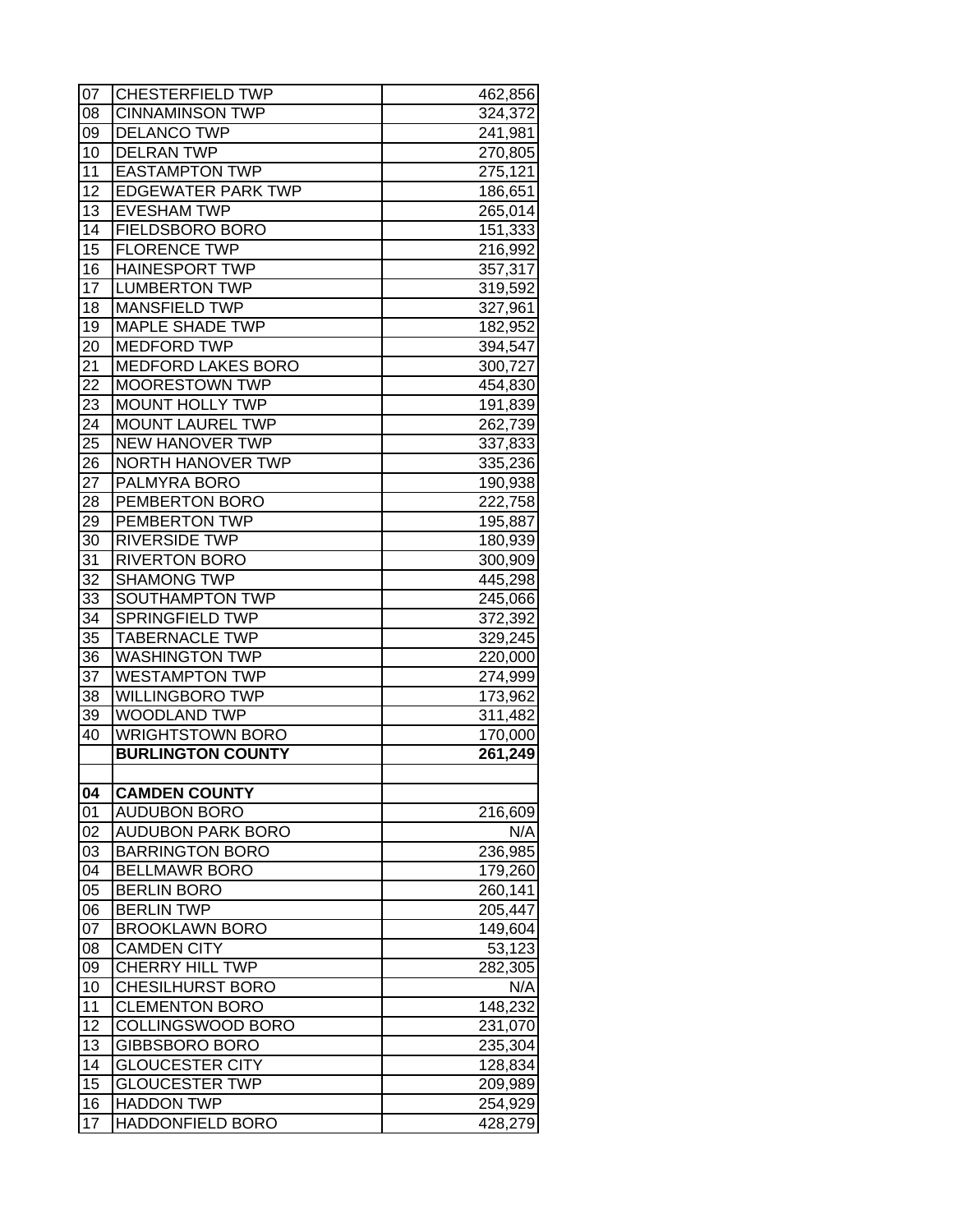| 18              | <b>HADDON HEIGHTS BORO</b> | 287,918   |
|-----------------|----------------------------|-----------|
| 19              | HI-NELLA BORO              | 145,000   |
| 20              | <b>LAUREL SPRINGS BORO</b> | 210,955   |
| 21              | <b>LAWNSIDE BORO</b>       | 150,865   |
| 22              | LINDENWOLD BORO            | 125,234   |
| 23              | <b>MAGNOLIA BORO</b>       | 183,538   |
| 24              | <b>MERCHANTVILLE BORO</b>  | 208,061   |
| 25              | <b>MOUNT EPHRAIN BORO</b>  | 174,522   |
| 26              | <b>OAKLYN BORO</b>         | 198,408   |
| 27              | <b>PENNSAUKEN TWP</b>      | 176,694   |
| 28              | PINE HILL BORO             | 163,352   |
| 29              | PINE VALLEY BORO           | N/A       |
| 30              | <b>RUNNEMEDE BORO</b>      | 186,740   |
| 31              | SOMERDALE BORO             | 152,631   |
| 32              | <b>STRATFORD BORO</b>      | 208,133   |
| 33              | <b>TAVISTOCK BORO</b>      | N/A       |
| 34              | <b>VOORHEES TWP</b>        | 308,479   |
| 35              | <b>WATERFORD TWP</b>       | 214,774   |
| 36              | <b>WINSLOW TWP</b>         | 202,915   |
| 37              | <b>WOODLYNNE BORO</b>      | 108,257   |
|                 | <b>CAMDEN COUNTY</b>       | 209,900   |
|                 |                            |           |
| 05              | <b>CAPE MAY COUNTY</b>     |           |
| 01              | <b>AVALON BORO</b>         | 1,775,988 |
| 02              | <b>CAPE MAY CITY</b>       | 656,083   |
| 03              | CAPE MAY POINT BORO        | 884,688   |
| 04              | <b>DENNIS TWP</b>          | 304,445   |
| 05              | <b>LOWER TWP</b>           | 294,425   |
| 06              | <b>MIDDLE TWP</b>          | 307,298   |
| 07              | NORTH WILDWOOD CITY        | 350,058   |
| 08              | <b>OCEAN CITY CITY</b>     | 628,534   |
| 09              | <b>SEA ISLE CITY CITY</b>  | 582,665   |
| 10              | <b>STONE HARBOR BORO</b>   | 1,826,710 |
| 11              | <b>UPPER TWP</b>           | 345,687   |
| 12              | <b>WEST CAPE MAY BORO</b>  | 476,047   |
| $\overline{13}$ | WEST WILDWOOD BORO         | 399,767   |
| 14              | <b>WILDWOOD CITY</b>       | 278,548   |
| 15              | <b>WILDWOOD CREST BORO</b> | 435,374   |
| 16              | <b>WOODBINE BORO</b>       | 200,400   |
|                 | <b>CAPE MAY COUNTY</b>     | 571,872   |
|                 |                            |           |
| 06              | <b>CUMBERLAND COUNTY</b>   |           |
| 01              | <b>BRIDGETON CITY</b>      | 89,877    |
| 02              | <b>COMMERCIAL TWP</b>      | 86,877    |
| 03              | <b>DEERFIELD TWP</b>       | 125,387   |
| 04              | <b>DOWNE TWP</b>           | 173,792   |
| 05              | <b>FAIRFIELD TWP</b>       | 143,875   |
| 06              | <b>GREENWICH TWP</b>       | 156,725   |
| 07              | <b>HOPEWELL TWP</b>        | 161,470   |
| 08              | <b>LAWRENCE TWP</b>        | 168,741   |
| 09              | <b>MAURICE RIVER TWP</b>   | 196,105   |
| 10              | <b>MILLVILLE CITY</b>      | 159,356   |
| 11              | SHILOH BORO                | 162,283   |
| 12              | <b>STOW CREEK TWP</b>      | 196,181   |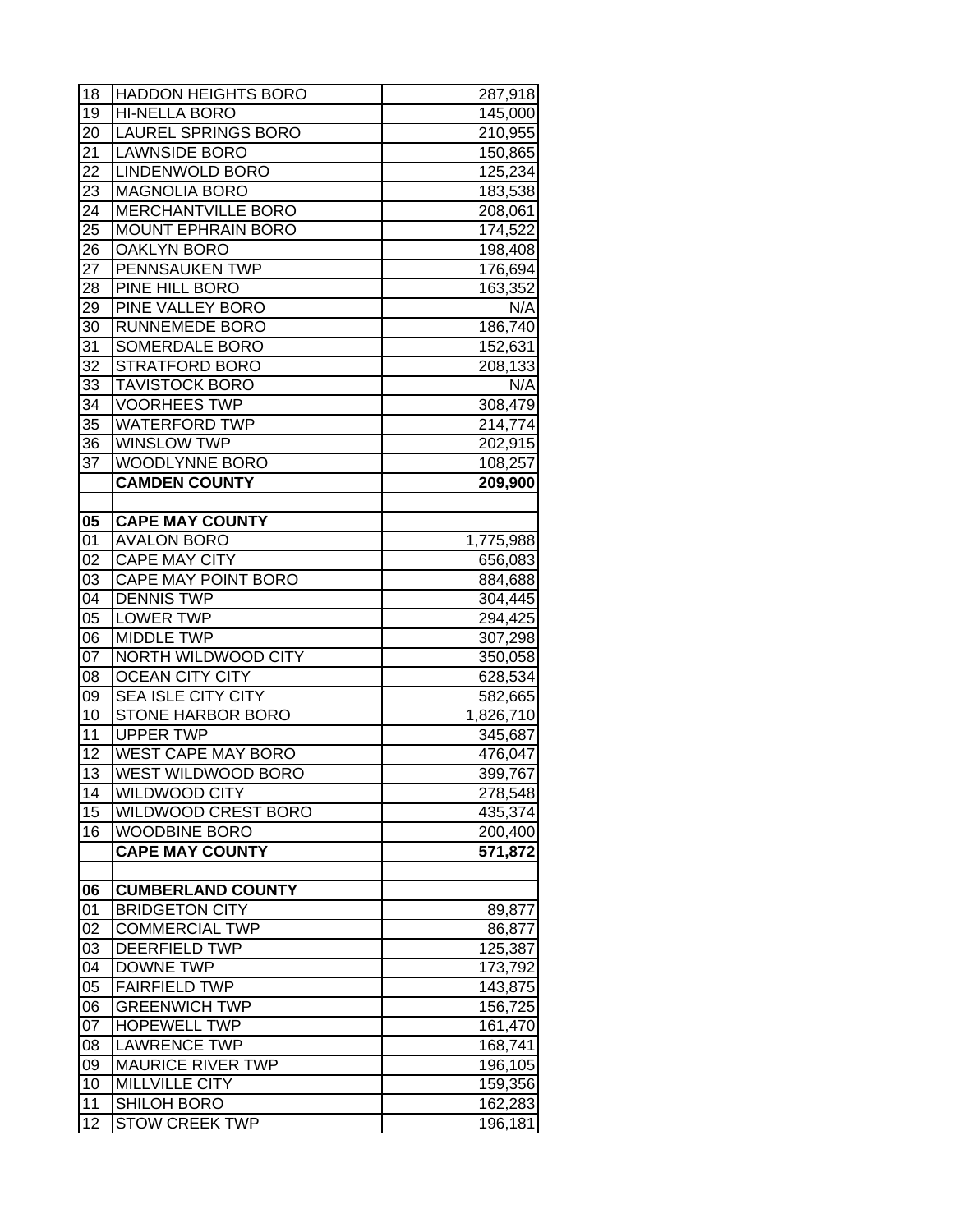| 13              | UPPER DEERFIELD TWP                                 | 193,540                |
|-----------------|-----------------------------------------------------|------------------------|
| $1\overline{4}$ | <b>VINELAND CITY</b>                                | 188,495                |
|                 | <b>CUMBERLAND COUNTY</b>                            | 162,633                |
|                 |                                                     |                        |
| 07              | <b>ESSEX COUNTY</b>                                 |                        |
| 01              | <b>BELLEVILLE TWP</b>                               | 324,649                |
| 02              | <b>BLOOMFIELD TWP</b>                               | 355,364                |
| 03              | <b>CALDWELL TWP</b>                                 | 450,522                |
| 04              | <b>CEDAR GROOVE TWP</b>                             | 517,079                |
| $0\overline{5}$ | <b>EAST ORANGE CITY</b>                             | 248,789                |
| 06              | <b>ESSEX FELLS TWP</b>                              | $\overline{1,172,361}$ |
| 07              | <b>FAIRFIELD TWP</b>                                | 537,200                |
| 08              | <b>GLEN RIDGE TWP</b>                               | 603,806                |
| 09              | <b>IRVINGTON TWP</b>                                | 254,414                |
| 10              | <b>LIVINGSTON TWP</b>                               | 685,127                |
| 11              | MAPLEWOOD TWP                                       | 537,935                |
| 12              | <b>MILLBURN TWP</b>                                 | 1,185,189              |
| 13              | <b>MONTCLAIR TWP</b>                                | 703,423                |
| 14              | <b>NEWARK CITY</b>                                  | 323,788                |
| $\overline{15}$ | <b>NORTH CALDWELL TWP</b>                           | 732,887                |
| 16              | <b>NUTLEY TWP</b>                                   | 406,181                |
| $\overline{17}$ | <b>ORANGE CITY TWP</b>                              | 269,786                |
| 18              | ROSELAND BORO                                       | 537,496                |
| 19              | SOUTH ORANGE VILLAGE TWP                            | 571,799                |
| 20              | <b>VERONA BORO TWP</b>                              | 441,440                |
| 21              | <b>WEST CALDWELL TWP</b>                            | 484,868                |
| 22              | <b>WEST ORANGE TWP</b>                              | 439,538                |
|                 | <b>ESSEX COUNTY</b>                                 |                        |
|                 |                                                     | 467,671                |
|                 |                                                     |                        |
| 08              | <b>GLOUCESTER COUNTY</b>                            |                        |
| 01              | <b>CLAYTON BORO</b>                                 | 190,084                |
| 02              | <b>DEPTFORD TWP</b>                                 | 215,014                |
| 03              | <b>EAST GREENWICH TWP</b>                           | 316,351                |
| 04              | <b>ELK TWP</b>                                      | 250,388                |
| 05              | <b>FRANKLIN TWP</b>                                 | 233,605                |
| 06              | <b>GLASSBORO BORO</b>                               | $\overline{21}$ 4,359  |
| 07              | <b>GREENWICH TWP</b>                                | 190,808                |
| 08              | <b>HARRISON TWP</b>                                 | 348,670                |
| 09              | <b>LOGAN TWP</b>                                    | 221,163                |
| 10              | <b>MANUTA TWP</b>                                   | 225,971                |
| 11              | <b>MONROE TWP</b>                                   | 242,613                |
| 12              | <b>NATIONAL PARK BORO</b>                           | 149,022                |
| 13              | <b>NEWFIELD BORO</b>                                | 228,750                |
| 14              | PAULSBORO BORO                                      | 129,953                |
| 15              | PITMAN BORO                                         | 193,106                |
| 16              | SOUTH HARRISON TWP                                  | 408,210                |
| 17              | SWEDESBORO BORO                                     | 199,174                |
| 18              | <b>WASHINGTON TWP</b>                               | 247,135                |
| 19              | <b>WENONAH BORO</b>                                 | 267,475                |
| <u>20</u>       | WEST DEPTFORD TWP                                   | 223,979                |
| 21              | <b>WESTVILLE BORO</b>                               | 166,680                |
| 22              | <b>WOODBURY CITY</b>                                | 180,995                |
| 23<br>24        | <b>WOODBURY HEIGHTS BORO</b><br><b>WOOLWICH TWP</b> | 223,149                |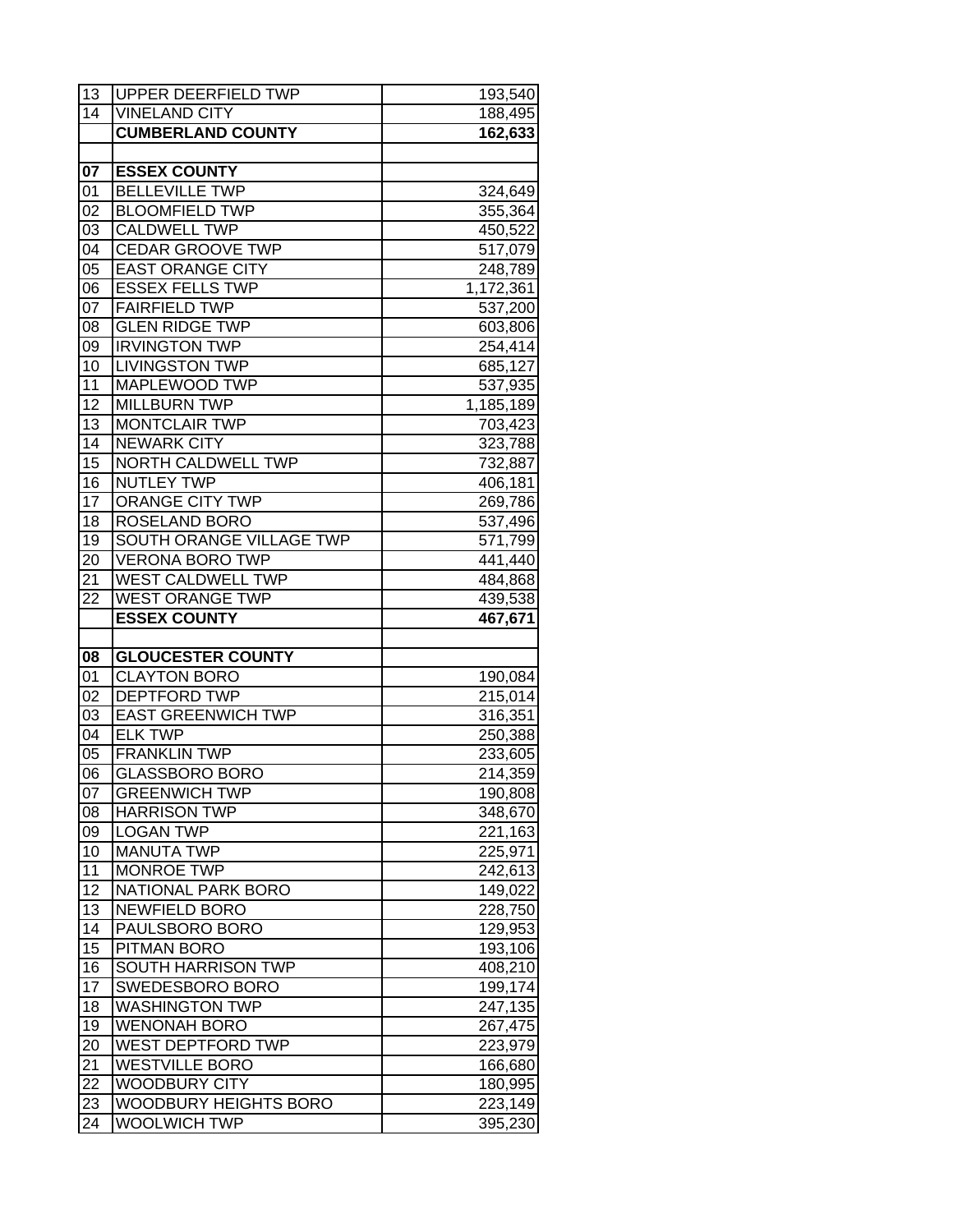|                 | <b>GLOUCESTER COUNTY</b>  | 234,335 |
|-----------------|---------------------------|---------|
|                 |                           |         |
| 09              | <b>HUDSON COUNTY</b>      |         |
| 01              | <b>BAYONNE CITY</b>       | 364,605 |
| 02              | <b>EAST NEWARK BORO</b>   | 268,750 |
| 03              | <b>GUTTENBERG TOWN</b>    | 398,970 |
| 04              | <b>HARRISON TOWN</b>      | 358,803 |
| 05              | <b>HOBOKEN CITY</b>       | 571,342 |
| 06              | <b>JERSEY CITY CITY</b>   | 342,018 |
| 07              | <b>KEARNY TOWN</b>        | 350,672 |
| 08              | <b>NORTH BERGEN TWP</b>   | 363,568 |
| 09              | <b>SECAUCUS TOWN</b>      | 412,557 |
| 10              | <b>UNION CITY CITY</b>    | 370,836 |
| 11              | <b>WEEHAWKEN TWP</b>      | 695,872 |
| 12              | <b>WEST NEW YORK TOWN</b> | 333,861 |
|                 | <b>HUDSON COUNTY</b>      | 421,132 |
|                 |                           |         |
| 10              | <b>HUNTERDON COUNTY</b>   |         |
| 01              | <b>ALEXANDRIA TWP</b>     | 503,576 |
| 02              | <b>BETHLEHAM TWP</b>      | 489,090 |
| 03              | <b>BLOOMSBURY BORO</b>    | 301,713 |
| 04              | <b>CALIFON BORO</b>       | 372,822 |
| $\overline{05}$ | <b>CLINTON TOWN</b>       | 381,333 |
| 06              | <b>CLINTON TWP</b>        | 462,612 |
| 07              | <b>DELAWARE TWP</b>       | 504,216 |
| 08              | <b>EAST AMWELL TWP</b>    | 473,524 |
| 09              | <b>FLEMINGTON BORO</b>    | 297,854 |
| 10              | <b>FRANKLIN TWP</b>       | 506,290 |
| $\overline{11}$ | <b>FRENCHTOWN BORO</b>    | 311,308 |
| 12              | <b>GLEN GARDNER BORO</b>  | 248,224 |
| 13              | <b>HAMPTON BORO</b>       | 294,955 |
| 14              | <b>HIGH BRIDGE BORO</b>   | 286,749 |
| 15              | <b>HOLLAND TWP</b>        | 373,331 |
| 16              | <b>KINGWOOD TWP</b>       | 425,370 |
| 17              | <b>LAMBERTVILLE CITY</b>  | 401,883 |
| 18              | <b>LEBANON BORO</b>       | 389,236 |
| 19              | <b>LEBANON TWP</b>        | 468,275 |
| 20              | <b>MILFORD BORO</b>       | 285,700 |
| 21              | <b>RARITAN TWP</b>        | 435,432 |
| 22              | <b>READINGTON TWP</b>     | 499,967 |
| 23              | <b>STOCKTON BORO</b>      | 312,000 |
| 24              | <b>TEWKSBURY TWP</b>      | 834,799 |
| 25              | <b>UNION TWP</b>          | 351,487 |
| 26              | WEST AMWELL TWP           | 560,679 |
|                 | <b>HUNTERDON COUNTY</b>   | 444,315 |
|                 |                           |         |
| 11              | <b>MERCER COUNTY</b>      |         |
| 01              | <b>EAST WINDSOR TWP</b>   | 290,444 |
| 02              | <b>EWING TWP</b>          | 250,527 |
| 03              | <b>HAMILTON TWP</b>       | 255,891 |
| 04              | <b>HIGHTSTOWN BORO</b>    | 270,102 |
| 05              | <b>HOPEWELL BORO</b>      | 463,494 |
| 06              | <b>HOPEWELL TWP</b>       | 525,336 |
| 07              | <b>LAWRENCE TWP</b>       | 342,737 |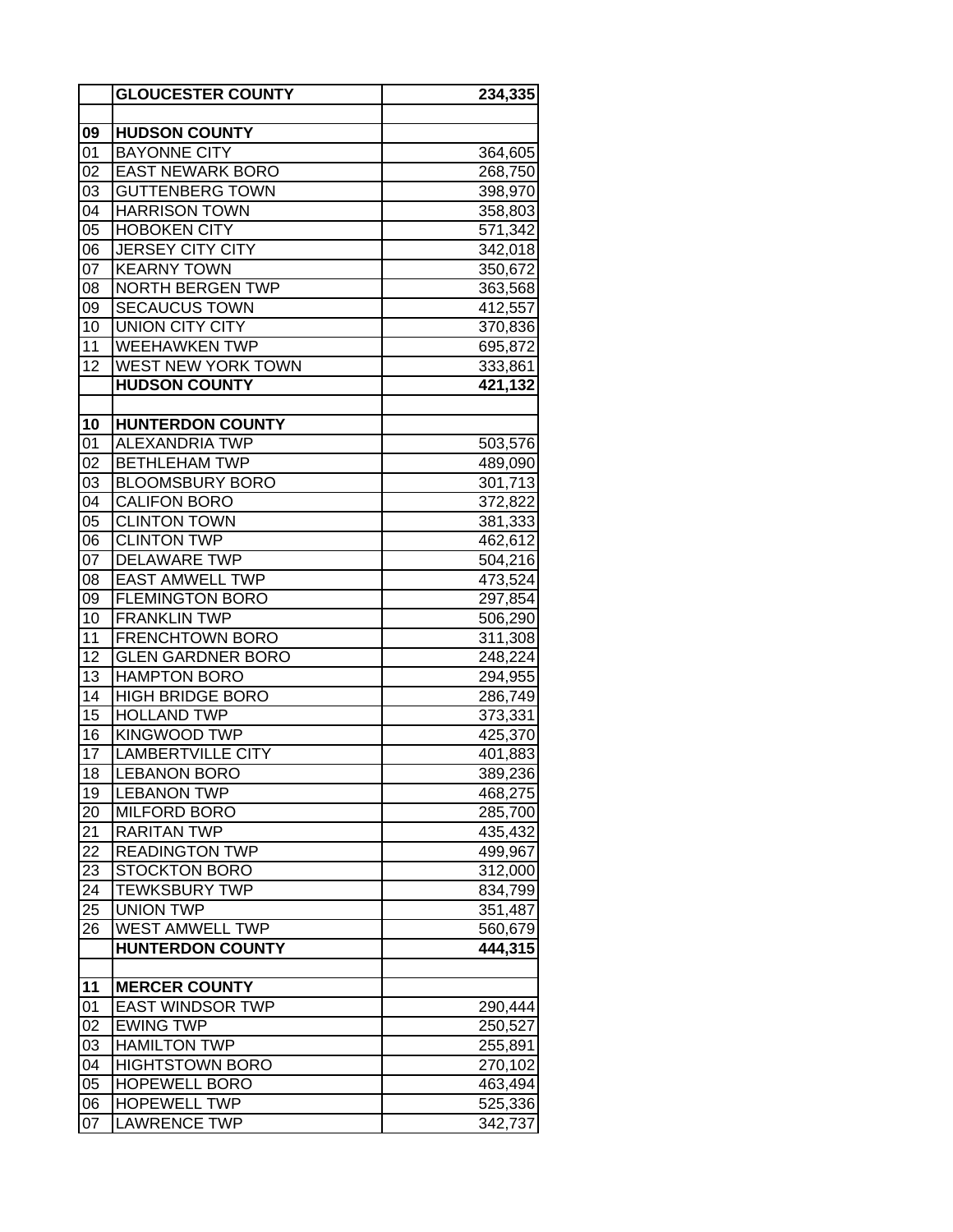| 08              | PENNIGTON BORO             | 494,746   |
|-----------------|----------------------------|-----------|
| 09              | PRINCETON BORO             | 821,811   |
| 10              | <b>PRINCETON TWP</b>       | 916,745   |
| 11              | <b>TRENTON CITY</b>        | 104,272   |
| 12              | ROBBINSVILLE TWP           | 365,844   |
| 13              | <b>WEST WINDSOR TWP</b>    | 533,840   |
|                 | <b>MERCER COUNTY</b>       | 335,181   |
|                 |                            |           |
| 12              | <b>MIDDLESEX COUNTY</b>    |           |
| 01              | <b>CARTERET BORO</b>       | 311,939   |
| 02              | <b>CRANBURY TWP</b>        | 673,096   |
| 03              | <b>DUNELLEN BORO</b>       | 306,969   |
| 04              | <b>EAST BRUNSWICK TWP</b>  | 382,521   |
| 05              | <b>EDISON TWP</b>          | 375,181   |
| 06              | <b>HELMETTA BORO</b>       | 244,342   |
| 07              | <b>HIGHLAND PARK BORO</b>  | 398,247   |
| 08              | <b>JAMESBURG BORO</b>      | 290,387   |
| 09              | <b>METUCHEN BORO</b>       | 415,984   |
| 10              | MIDDLESEX BORO             | 332,309   |
| 11              | <b>MILLTOWN BORO</b>       | 354,703   |
| 12              | <b>MONROE TWP</b>          | 350,952   |
| 13              | <b>NEW BRUNSWICK CITY</b>  | 332,295   |
| 14              | <b>NORTH BRUNSWICK TWP</b> |           |
| 15              | <b>OLD BRIDGE TWP</b>      | 332,886   |
| 16              | PERTH AMBOY CITY           | 357,960   |
| 17              | <b>PISCATAWAY TWP</b>      | 315,479   |
|                 |                            | 349,915   |
| 18              | PLAINSBORO TWP             | 378,117   |
| 19              | SAYREVILLE BORO            | 336,150   |
| 20              | SOUTH AMBOY CITY           | 378,643   |
| 21<br>22        | SOUTH BRUNSWICK TWP        | 410,073   |
|                 | SOUTH PLAINSFIELD BORO     | 346,491   |
| 23              | <b>SOUTH RIVER BORO</b>    | 342,852   |
| 24              | SPOTSWOOD BORO             | 261,363   |
| 25              | <b>WOODBRIDGE TWP</b>      | 323,183   |
|                 | <b>MIDDLESEX COUNTY</b>    | 355,695   |
| 13              | <b>MOMMOUTH COUNTY</b>     |           |
| 01              | <b>ABERDEEN TWP</b>        | 310,165   |
| 02              | <b>ALLENHURST BORO</b>     | 1,645,833 |
| 03              | <b>ALLENTOWN BORO</b>      | 327,360   |
| 04              |                            |           |
|                 | <b>ASBURY PARK CITY</b>    | 241,135   |
| 05              | ATLANTIC HIGHLANDS BORO    | 470,779   |
| 06              | AVON-BY-THE-SEA BOR        | 1,215,125 |
| 07              | <b>BELMAR BORO</b>         | 500,322   |
| 08              | <b>BRADLEY BEACH BORO</b>  | 560,788   |
| 09              | <b>BRIELLE BORO</b>        | 766,952   |
| 10              | <b>COLTS NECK TWP</b>      | 981,073   |
| 11              | <b>DEAL BORO</b>           | 2,122,600 |
| $\overline{12}$ | EATONTOWN BORO             | 359,499   |
| 13              | <b>ENGLISHTOWN BORO</b>    | 335,450   |
| 14              | <b>FAIR HAVEN BORO</b>     | 698,906   |
| $\overline{15}$ | <b>FARMINGDALE BORO</b>    | 380,429   |
| 16              | FREEHOLD BORO              | 288,993   |
| 17              | <b>FREEHOLD TWP</b>        | 388,217   |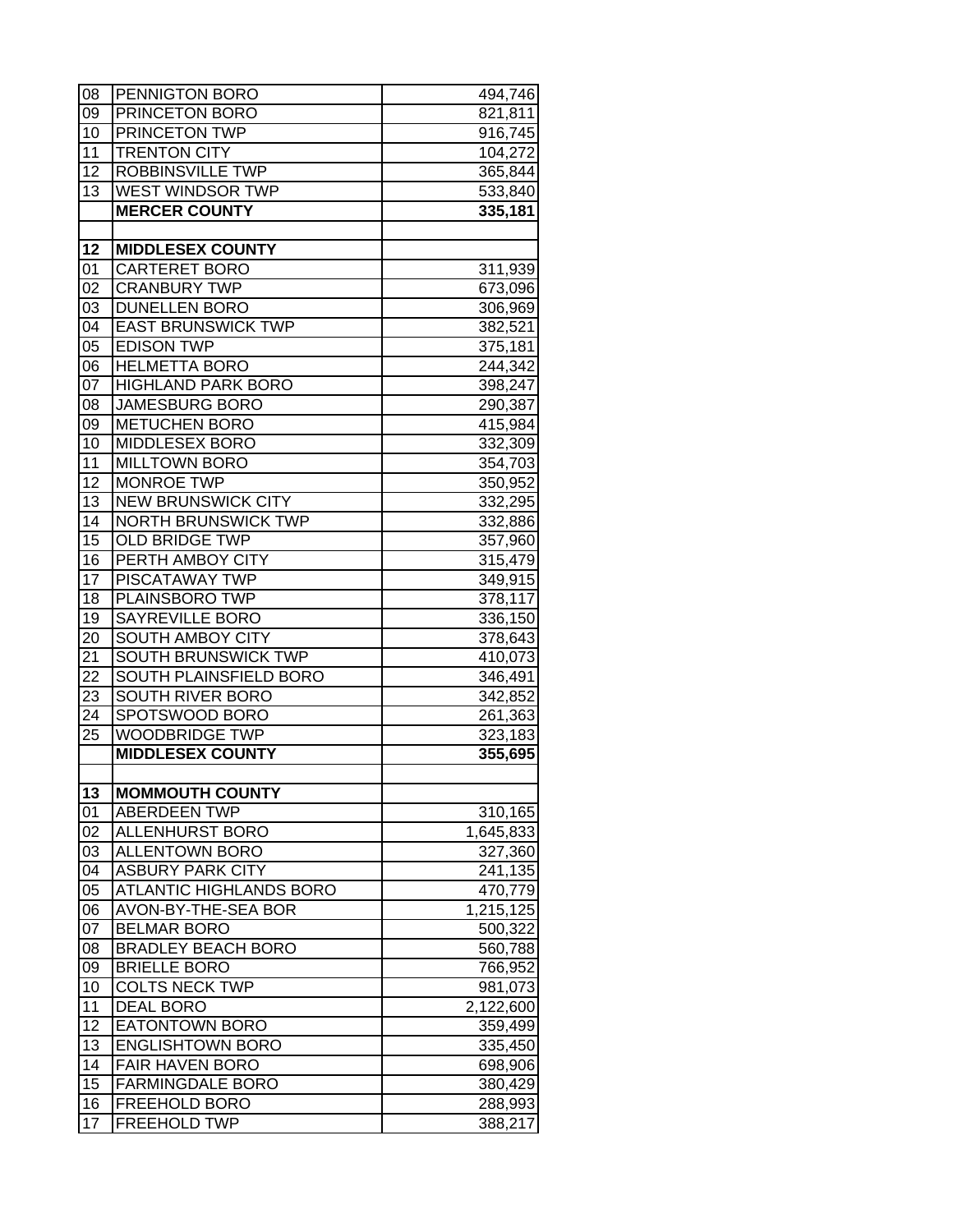| 18              | <b>HAZLET TWP</b>                                   | 341,096   |
|-----------------|-----------------------------------------------------|-----------|
| 19              | <b>HIGHLANDS BORO</b>                               | 310,156   |
| 20              | <b>HOLMDEL TWP</b>                                  | 765,912   |
| 21              | <b>HOWELL TWP</b>                                   | 339,450   |
| 22              | <b>INTERLAKEN BORO</b>                              | 658,050   |
| 23              | <b>KEANSBURG BORO</b>                               | 222,365   |
| 24              | <b>KEYPORT BORO</b>                                 | 281,181   |
| 25              | <b>LITTLE SILVER BORO</b>                           | 629,219   |
| 26              | <b>LOCH ARBOUR VILLAGE</b>                          | 900,000   |
| 27              | <b>LONG BRANCH CITY</b>                             | 575,920   |
| 28              | <b>MANALAPAN TWP</b>                                | 420,835   |
| 29              | <b>MANASQUAN BORO</b>                               | 681,260   |
| 30              | <b>MARLBORO TWP</b>                                 | 524,957   |
| 31              | <b>MATAWAN BORO</b>                                 | 345,250   |
| 32              | <b>MIDDLETOWN TWP</b>                               | 451,079   |
| 33              | <b>MILLSTONE TWP</b>                                | 572,436   |
| 34              | MONMOUTH BEACH BORO                                 | 618,989   |
| 35              | NEPTUNE TWP                                         | 359,742   |
| 36              | NEPTUNE CITY BORO                                   | 291,181   |
| 37              | <b>OCEAN TWP</b>                                    | 467,536   |
| 38              | <b>OCEANPORT BORO</b>                               | 639,369   |
| 39              | <b>RED BANK BORO</b>                                | 429,871   |
| 40              | ROOSEVELT BORO                                      | 306,400   |
| 41              | <b>RUMSON BORO</b>                                  | 1,354,456 |
| 42              | <b>SEA BRIGHT BORO</b>                              |           |
| 43              | <b>SEA GIRT BORO</b>                                | 557,016   |
| 44              | <b>SHREWSBURY BORO</b>                              | 1,427,297 |
| 45              | <b>SHREWSBURY TWP</b>                               | 566,541   |
|                 |                                                     | 219,833   |
| 46<br>47        | <b>LAKE COMO BORO</b>                               | 337,924   |
| 48              | <b>SPRING LAKE BORO</b><br>SPRING LAKE HEIGHTS BORO | 1,878,959 |
| 49              | <b>TINTON FALLS BORO</b>                            | 446,941   |
| 50              | UNION BEACH BORO                                    | 369,553   |
| 51              | UPPER FREEHOLD TWP                                  | 268,302   |
| 52              | <b>WALL TWP</b>                                     | 555,542   |
| $\overline{53}$ | <b>WEST LONG BRANCH BORO</b>                        | 492,706   |
|                 |                                                     | 453,437   |
|                 | <b>MONMOUTH COUNTY</b>                              | 481,819   |
| 14              | <b>MORRIS COUNTY</b>                                |           |
| 01              | <b>BOONTON TOWN</b>                                 | 414,620   |
| 02              | <b>BOONTON TWP</b>                                  | 708,524   |
| 03              | <b>BULTER BORO</b>                                  | 376,682   |
| 04              | <b>CHATHAM BORO</b>                                 |           |
| 05              | <b>CHATHAM TWP</b>                                  | 729,546   |
| 06              | <b>CHESTER BORO</b>                                 | 763,000   |
| 07              | <b>CHESTER TWP</b>                                  | 598,222   |
|                 |                                                     | 1,050,333 |
| 08              | <b>DENVILLE TWP</b>                                 | 483,556   |
| 09              | DOVER TOWN                                          | 318,731   |
| 10              | <b>EAST HANOVER TWP</b>                             | 507,790   |
| 11              | <b>FLORHAM PARK BORO</b>                            | 575,787   |
| 12              | <b>HANOVER TWP</b>                                  | 504,906   |
| 13              | <b>HARDING TWP</b>                                  | 1,715,615 |
| 14              | <b>JEFFERSON TWP</b>                                | 372,381   |
| 15              | <b>KINNELON BORO</b>                                | 700,375   |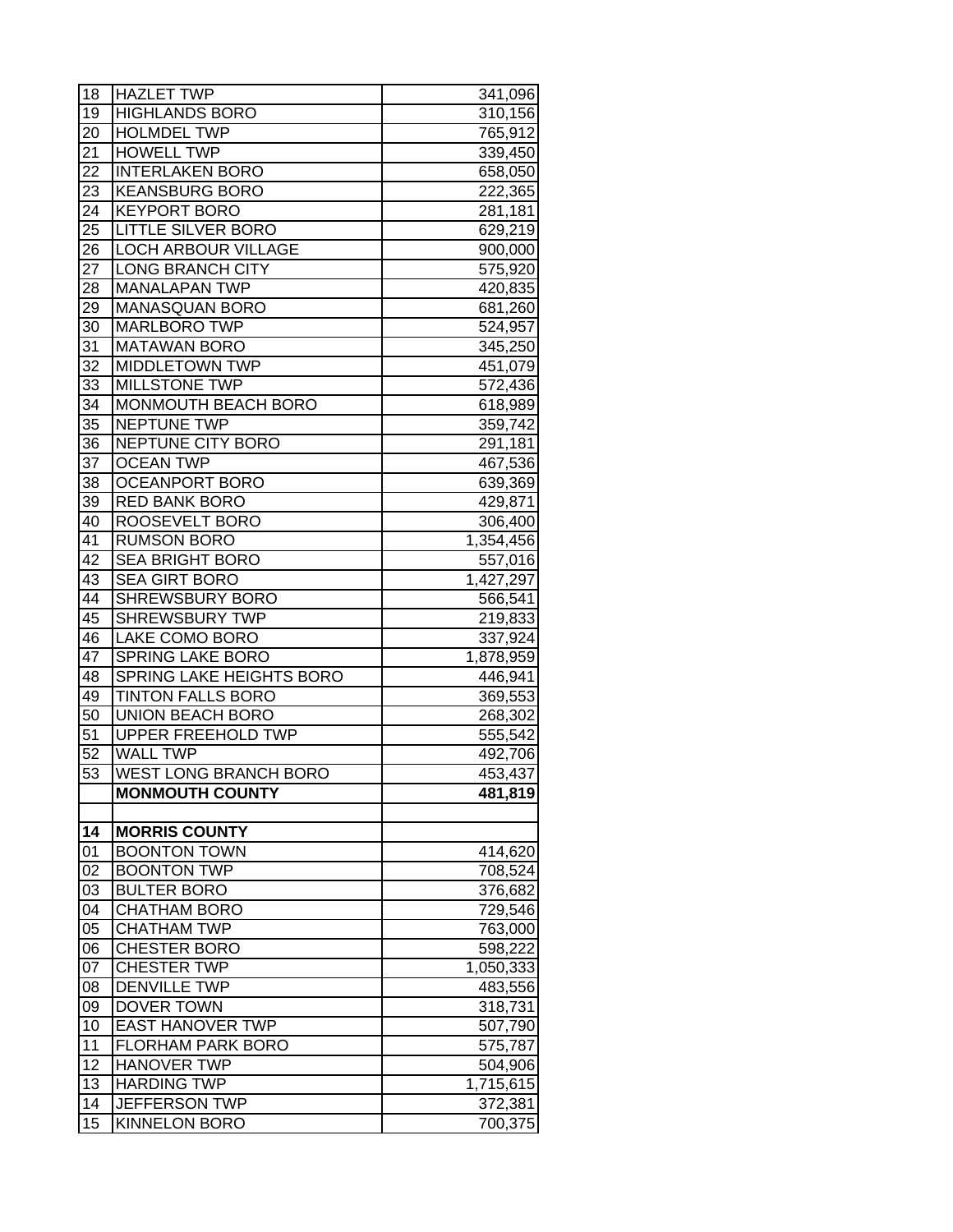| 16       | <b>LINCOLN PARK BORO</b>                    | 366,609            |
|----------|---------------------------------------------|--------------------|
| 17       | <b>MADISON BORO</b>                         | 737,351            |
| 18       | <b>MENDHAM BORO</b>                         | 770,090            |
| 19       | <b>MENDHAM TWP</b>                          | 1,024,889          |
| 20       | <b>MINE HILL TWP</b>                        | 330,242            |
| 21       | <b>MONTVILLE TWP</b>                        | 646,006            |
| 22       | <b>MORRIS TWP</b>                           | 592,698            |
| 23       | <b>MORRIS PLAINS BORO</b>                   | 501,895            |
| 24       | <b>MORRISTOWN TOWN</b>                      | 441,862            |
| 25       | <b>MOUNTAIN LAKES BORO</b>                  | 1,064,614          |
| 26       | <b>MOUNT ARLINGTON BORO</b>                 | 368,668            |
| 27       | MOUNT OLIVE TWP                             | 430,404            |
| 28       | <b>NETCONG BORO</b>                         | 289,574            |
| 29       | PARSIPPANY-TROY HILLS TWP                   | 414,168            |
| 30       | <b>LONG HILL TWP</b>                        | 567,265            |
| 31       | PEQUANNOCK TWP                              | 452,556            |
| 32       | <b>RANDOLPH TWP</b>                         | 576,678            |
| 33       | <b>RIVERDALE BORO</b>                       | 368,865            |
| 34       | <b>ROCKAWAY BORO</b>                        | 342,143            |
| 35       | <b>ROCKAWAY TWP</b>                         | 409,218            |
| 36       | <b>ROXBURY TWP</b>                          | 382,839            |
| 37       | <b>VICTORY GARDENS BORO</b>                 | 244,269            |
| 38       | <b>WASHINGTON TWP</b>                       | 565,607            |
| 39       | <b>WHARTON BORO</b>                         | 330,768            |
|          | <b>MORRIS COUNTY</b>                        | 534,643            |
|          |                                             |                    |
| 15       | <b>OCEAN COUNTY</b>                         |                    |
| 01       | <b>BARNEGAT TWP</b>                         | 290,383            |
| 02       | <b>BARNEGAT LIGHT BORO</b>                  | 866,273            |
| 03       | <b>BAY HEAD BORO</b>                        | 1,845,164          |
| 04       | <b>BEACH HAVEN BORO</b>                     | 796,917            |
| 05       | <b>BEACHWOOD BORO</b>                       | 269,287            |
| 06       | <b>BERKELEY BORO</b>                        | 255,764            |
| 07       | <b>BRICK TWP</b>                            | 335,609            |
| 08       | <b>TOMS RIVER TOWNSHIP</b>                  | 357,247            |
| 09       | <b>EAGLESWOOD TWP</b>                       | 255,958            |
| 10       | HARVEY CEDARS BORO                          | 1,329,658          |
| 11       | <b>ISLAND HEIGHTS BORO</b>                  | 574,908            |
| 12       | <b>JACKSON TWP</b>                          | 347,397            |
| 13       | <b>LACEY TWP</b>                            | 313,894            |
| 14       | <b>LAKEHURST BORO</b>                       | 220,020            |
| 15       | <b>LAKEWOOD TWP</b>                         | 279,282            |
| 16       | <b>LAVALLETTE BORO</b>                      | 767,661            |
| 17<br>18 | <b>LITTLE EGG HARBOR TWP</b>                | 259,366            |
| 19       | <b>LONG BEACH TWP</b>                       | 923,794            |
|          | <b>MANCHESTER TWP</b>                       | 227,039            |
| 20<br>21 | <b>MANTOLOKING BORO</b><br><b>OCEAN TWP</b> | 4,012,500          |
| 22       | <b>OCEAN GATE BORO</b>                      | 286,635            |
|          | PINE BEACH BORO                             | 243,244            |
| 23<br>24 | PLUMSTED TWP                                | 334,433<br>356,478 |
| 25       | POINT PLEASANT BORO                         | 411,029            |
| 26       | POINT PLEASANT BEACH BORO                   | 764,139            |
| 27       | <b>SEASIDE HEIGHTS BORO</b>                 | 320,000            |
|          |                                             |                    |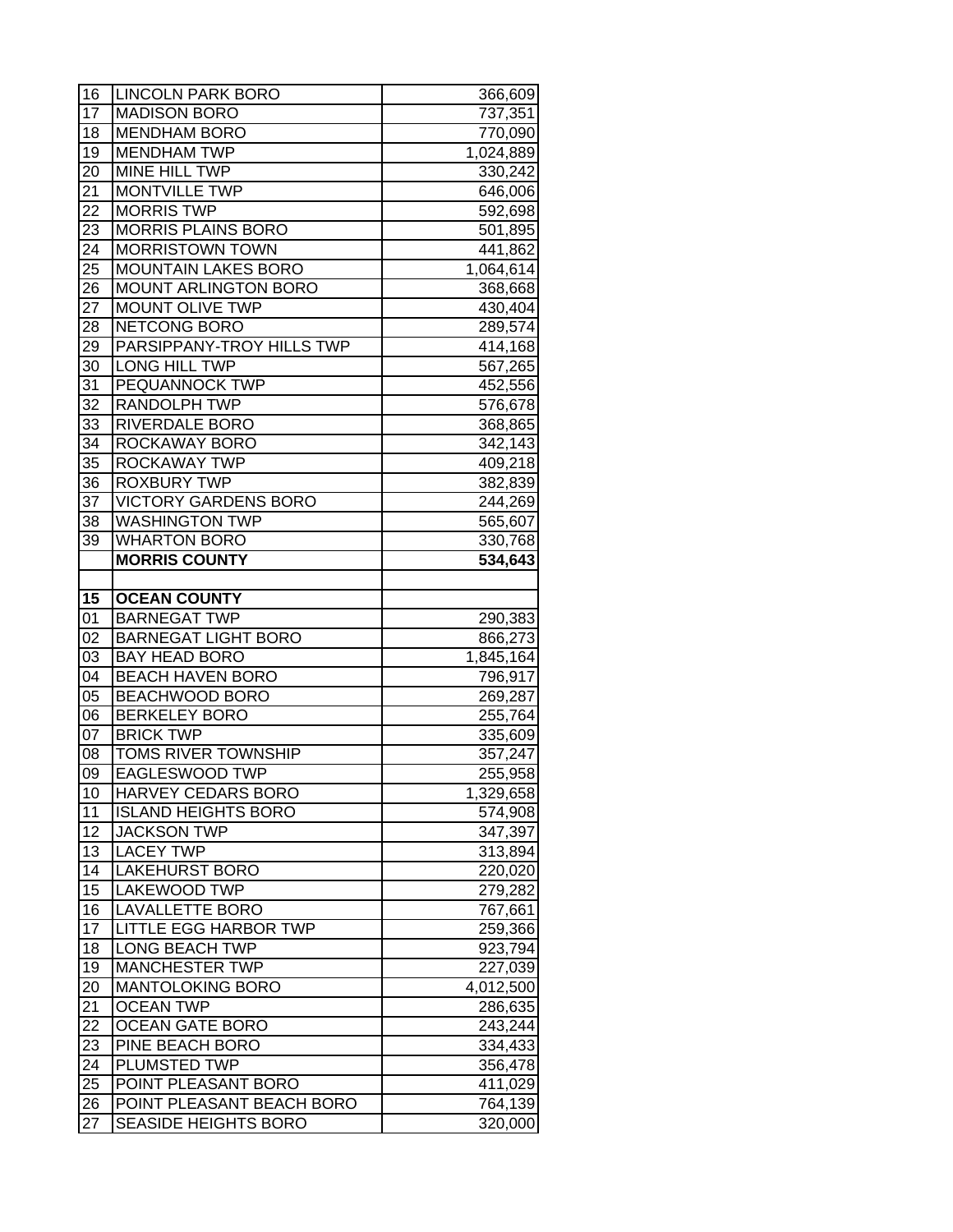| 28                    | <b>SEASIDE PARK BORO</b>                         | 483,436              |
|-----------------------|--------------------------------------------------|----------------------|
| 29                    | SHIP BOTTOM BORO                                 | 586,094              |
| 30                    | SOUTH TOMS RIVER BORO                            | 218,656              |
| 31                    | <b>STAFFORD BORO</b>                             | 335,482              |
| 32                    | <b>SURF CITY BORO</b>                            | 800,630              |
| 33                    | <b>TUCKERTON BORO</b>                            | 251,069              |
|                       | <b>OCEAN COUNTY</b>                              | 368,485              |
|                       |                                                  |                      |
| 16                    | <b>PASSAIC COUNTY</b>                            |                      |
| 01                    | <b>BLOOMINGDALE BORO</b>                         | 351,124              |
| 02                    | <b>CLIFTON CITY</b>                              | 387,303              |
| 03                    | <b>HALEDON BORO</b>                              | 343,677              |
| 04                    | <b>HAWTHORNE BORO</b>                            | 416,063              |
| 05                    | <b>LITTLE FALLS TWP</b>                          | 398,477              |
| 06                    | NORTH HALEDON BORO                               | 493,853              |
| 07                    | <b>PASSAIC CITY</b>                              | 347,376              |
| 08                    | <b>PATERSON CITY</b>                             | 340,896              |
| 09                    | <b>POMPTON LAKES BORO</b>                        | 350,975              |
| 10                    | <b>PROSPECT PARK BORO</b>                        | 320,473              |
| 11                    | <b>RINGWOOD BORO</b>                             | 407,574              |
| 12<br>$\overline{13}$ | <b>TOTOWA BORO</b>                               | 471,707              |
| 14                    | <b>WANAQUE BORO</b><br><b>WAYNE TWP</b>          | 342,739              |
| 15                    | <b>WEST MILFORD TWP</b>                          | 505,738              |
| 16                    | <b>WEST PATERSON BORO</b>                        | 332,217              |
|                       | <b>PASSAIC COUNTY</b>                            | 446,675<br>392,553   |
|                       |                                                  |                      |
|                       | <b>SALEM COUNTY</b>                              |                      |
|                       |                                                  |                      |
| 17                    |                                                  |                      |
| 01                    | <b>ALLOWAY TWP</b>                               | 161,731              |
| 02<br>03              | <b>CARNEYS POINT TWP</b><br><b>ELMER BORO</b>    | 163,025              |
|                       |                                                  | 188,838              |
| 04                    | <b>ELSINBORO TWP</b><br>LOWER ALLOWAYS CREEK TWP | 175,000              |
| 05<br>06              | <b>MANNINGTON TWP</b>                            | N/A<br>200,500       |
| 07                    | <b>OLDSMAN TWP</b>                               |                      |
| 08                    | <b>PENNS GROVE TWP</b>                           | 154,577<br>120,524   |
| 09                    | PENNSVILLE TWP                                   | 175,804              |
| 10                    | PILESGROVE TWP                                   | 293,015              |
| 11                    | PITTSGROVE TWP                                   | 228,120              |
| 12                    | <b>QUINTON TWP</b>                               | 116,667              |
| 13                    | <b>SALEM CITY</b>                                | 116,939              |
| 14                    | UPPER PITTSGROVE TWP                             | 263,468              |
| 15                    | WOODSTOWN BORO                                   | 257,815              |
|                       | <b>SALEM COUNTY</b>                              | 174,079              |
|                       |                                                  |                      |
| 18                    | <b>SOMERSET COUNTY</b>                           |                      |
| 01                    | <b>BEDMINSTER TWP</b>                            | 359,631              |
| 02                    | <b>BERNARDS TWP</b>                              | 637,319              |
| 03                    | BERNARDSVILE BORO                                | 726,740              |
| 04                    | <b>BOUND BROOK BORO</b>                          | 330,330              |
| 05                    | <b>BRANCHBURG TWP</b>                            | 377,523              |
| 06                    | <b>BRIDGEWATER TWP</b>                           | 442,765              |
| 07<br>08              | FAR HILLS BORO<br><b>FRANKLIN TWP</b>            | 1,757,500<br>340,440 |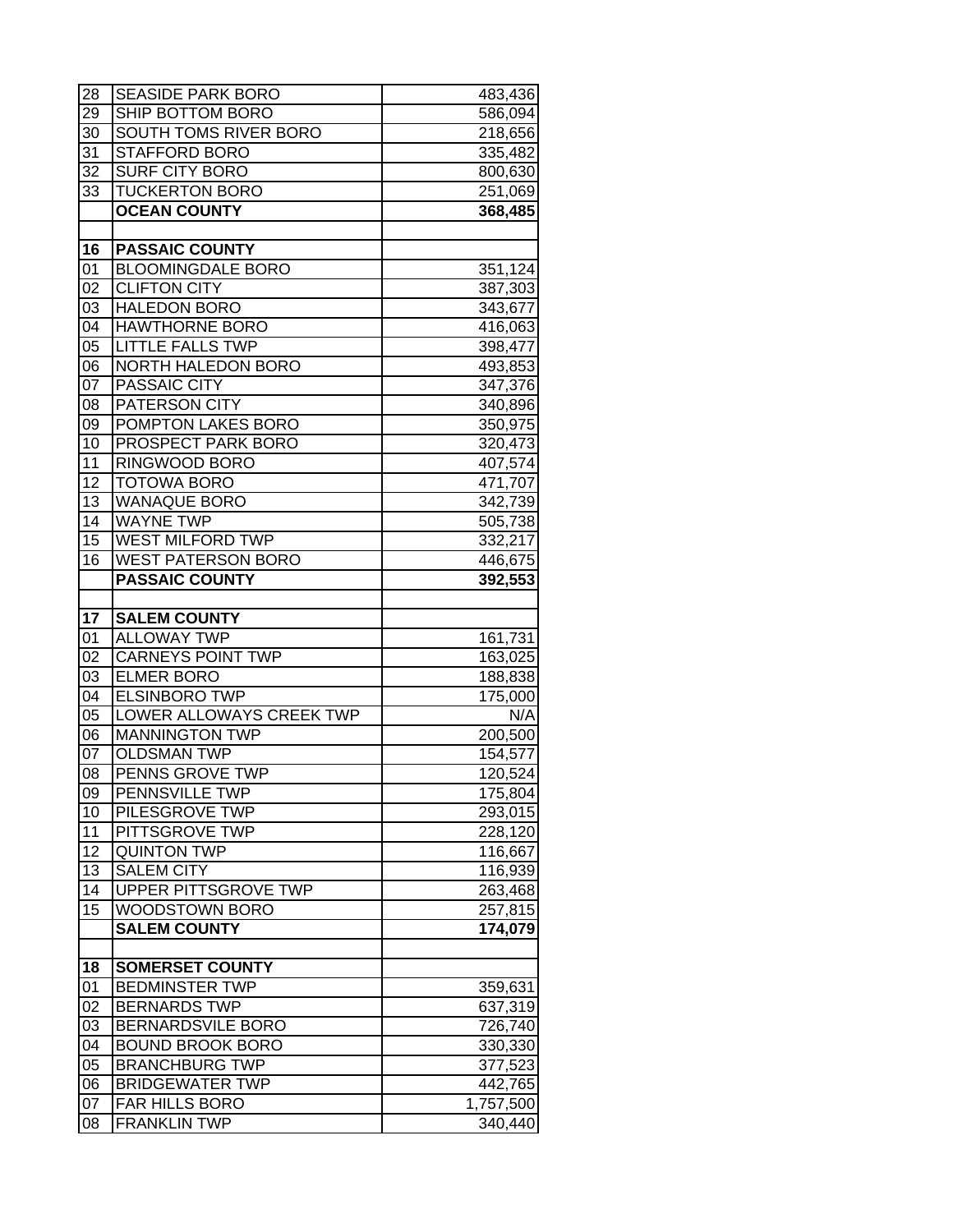| 09              | <b>GREEN BROOK TWP</b>        | 530,999 |
|-----------------|-------------------------------|---------|
| 10              | <b>HILLSBOROUGH TWP</b>       | 376,638 |
| 11              | <b>MANVILLE BORO</b>          | 297,986 |
| 12              | <b>MILLSTONE BORO</b>         | N/A     |
| 13              | MONTGOMERY TWP                | 600,383 |
| 14              | NORTH PLAINFIELD BORO         | 287,040 |
| 15              | PEAPACK-GLADSTONE BORO        | 795,428 |
| 16              | <b>RARITAN BORO</b>           | 339,529 |
| $\overline{17}$ | <b>ROCKY HILL BORO</b>        | 485,222 |
| 18              | SOMERVILLE BORO               | 334,468 |
| 19              | <b>SOUTH BOUND BROOK BORO</b> | 290,858 |
| 20              | <b>WARREN TWP</b>             | 784,989 |
| 21              | <b>WATCHUNG BORO</b>          | 669,562 |
|                 | <b>SOMERSET COUNTY</b>        | 417,222 |
|                 |                               |         |
| 19              | <b>SUSSEX COUNTY</b>          |         |
| 01              | ANDOVER BORO                  | 294,750 |
| 02              | <b>ANDOVER TWP</b>            | 357,338 |
| 03              | <b>BRANCHVILLE BORO</b>       | 320,715 |
| 04              | <b>BYRAM TWP</b>              | 316,623 |
| 05              | <b>FRANKFORD TWP</b>          | 407,857 |
| 06              | <b>FRANKLIN BORO</b>          | 232,763 |
| 07              | <b>FREDON TWP</b>             | 462,540 |
| 08              | <b>GREEN TWP</b>              | 405,523 |
| 09              | <b>HAMBURG BORO</b>           | 247,996 |
| 10              | <b>HAMPTON BORO</b>           | 279,019 |
| 11              | <b>HARDYSTON BORO</b>         | 315,780 |
| 12              | <b>HOPATCONG BORO</b>         | 295,877 |
| 13              | <b>LAFAYETTE BORO</b>         | 369,313 |
| 14              | <b>MONTAGUE TWP</b>           | 187,959 |
| 15              | <b>NEWTON TOWN</b>            | 267,316 |
| 16              | OGDENSBURG BORO               | 255,934 |
| 17              | SANDYSTON BORO                | 270,938 |
| 18              | <b>SPARTA TWP</b>             | 506,053 |
| 19              | <b>STANHOPE BORO</b>          | 295,651 |
| 20              | <b>STILLWATER TWP</b>         | 287,026 |
| 21              | <b>SUSSEX TWP</b>             | 222,790 |
| 22              | <b>VERNON TWP</b>             | 250,252 |
| 23              | <b>WALPACK TWP</b>            | N/A     |
| 24              | <b>WANTAGE TWP</b>            | 318,357 |
|                 | <b>SUSSEX COUNTY</b>          | 318,428 |
|                 |                               |         |
| 20              | <b>UNION COUNTY</b>           |         |
| 01              | <b>BERKELEY HEIGHTS TWP</b>   | 541,173 |
| 02              | <b>CLARK TWP</b>              | 468,224 |
| 03              | <b>CRANFORD TWP</b>           | 451,957 |
| 04              | <b>ELIZABETH CITY</b>         | 356,656 |
| 05              | FANWOOD BORO                  | 439,788 |
| 06              | <b>GARWOOD BORO</b>           | 390,248 |
| 07              | <b>HILLSIDE TWP</b>           | 307,190 |
| 08              | <b>KENILWORTH BORO</b>        | 383,179 |
| 09              | <b>LINDEN CITY</b>            | 331,945 |
| 10              | <b>MOUNTAINSIDE BORO</b>      | 678,141 |
| 11              | <b>NEW PROVIDENCE BORO</b>    | 596,359 |